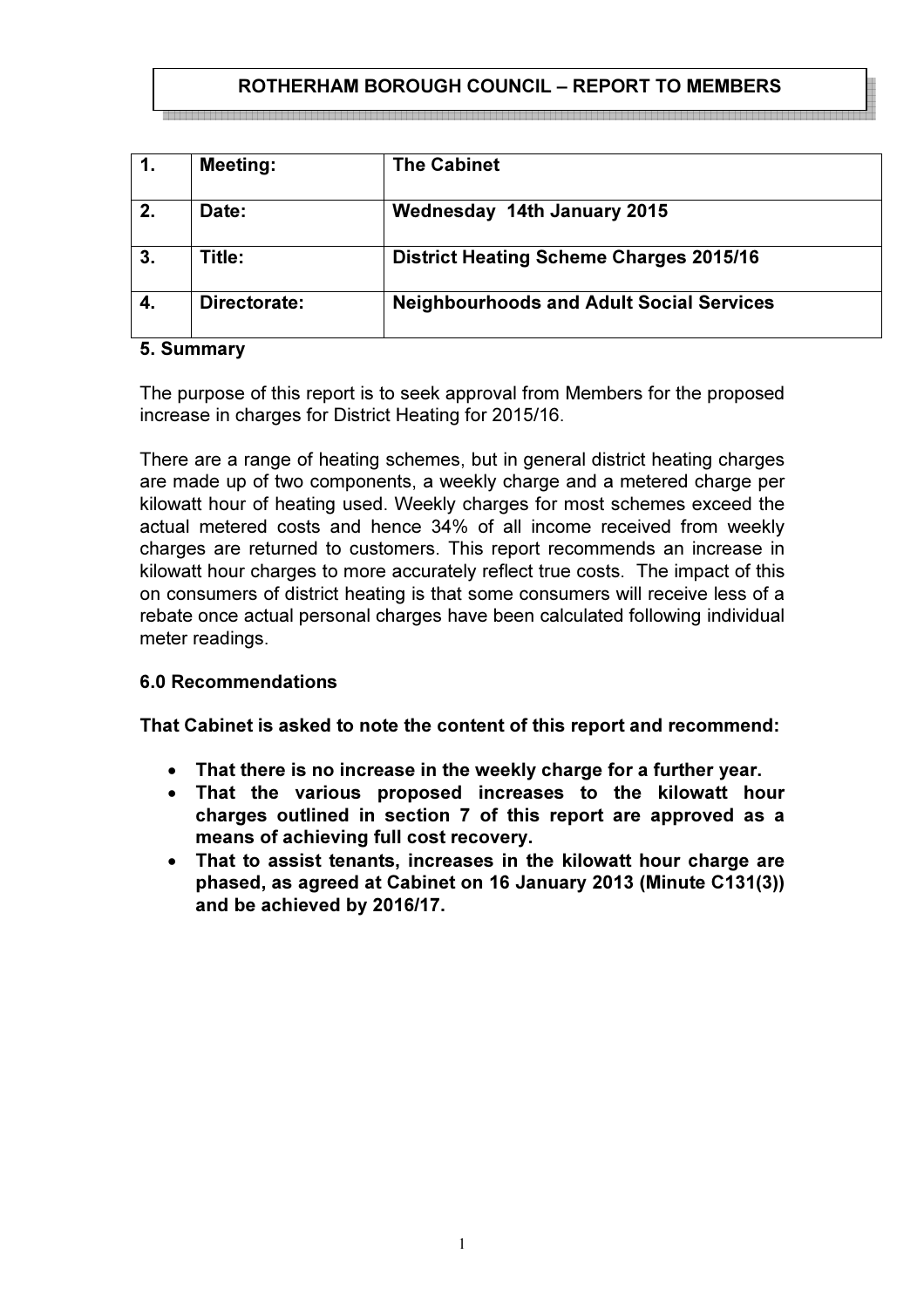## 7.0 Proposals and Details

- 7.1 The Housing Rent Setting Report in January 2012 highlighted that the current charges for District Heating do not recover the full cost of providing the service. Due to ongoing and significant increases in the prices of gas and utility charges the initial three year strategy for ensuring full cost recover has yet to be fully realised. The Self Regulation Select Commission agreed to undertake a review to explore how cost effective and fuel efficient provision of District Heating can be achieved. This review proved to be extremely helpful and is influencing a major change in the way in which District Heating will be delivered in the future. One of the recommendations within the report was to consider the review of district heating charges separately from the annual rent review. District heating improvements have been built into the three year capital plan, to ensure that infrastructure is modern and efficient.
- 7.2 The council operate three distinct District Heating schemes:
	- A pooled metered scheme;
	- An unmetered scheme at Beeversleigh; and
	- Switch 2 card meter scheme at Swinton

Each scheme currently has a separate charging scheme, and the extent to which full cost recovery differs between the various schemes, and between the numerous metered schemes themselves. Overall in 2013/14 district heating cost the authority £957k and of this total cost, £704k was received as income.

## Pooled metered schemes

- 7.3 Pooled metered schemes have a weekly pre-payment flat rate charge collected through the rent system, applied to all properties dependant upon the size of the property. The actual costs of each property's heating is determined by meter readings of the amount of kilowatt hours of heating actually used. In the vast majority of cases (79%) this results in a rebate. The current basis of kilowatt hour charges does not accurately reflect the actual costs of the pooled metered schemes. In order to achieve full cost recovery and ensure that charges are fair and affordable to tenants it is proposed that there is a phased approach to increasing unit costs of kilowatt hour charges.
- 7.4 The charges for the sixteen pooled schemes (1031 properties) including St Ann's in 2014/15 is proposed as follows:-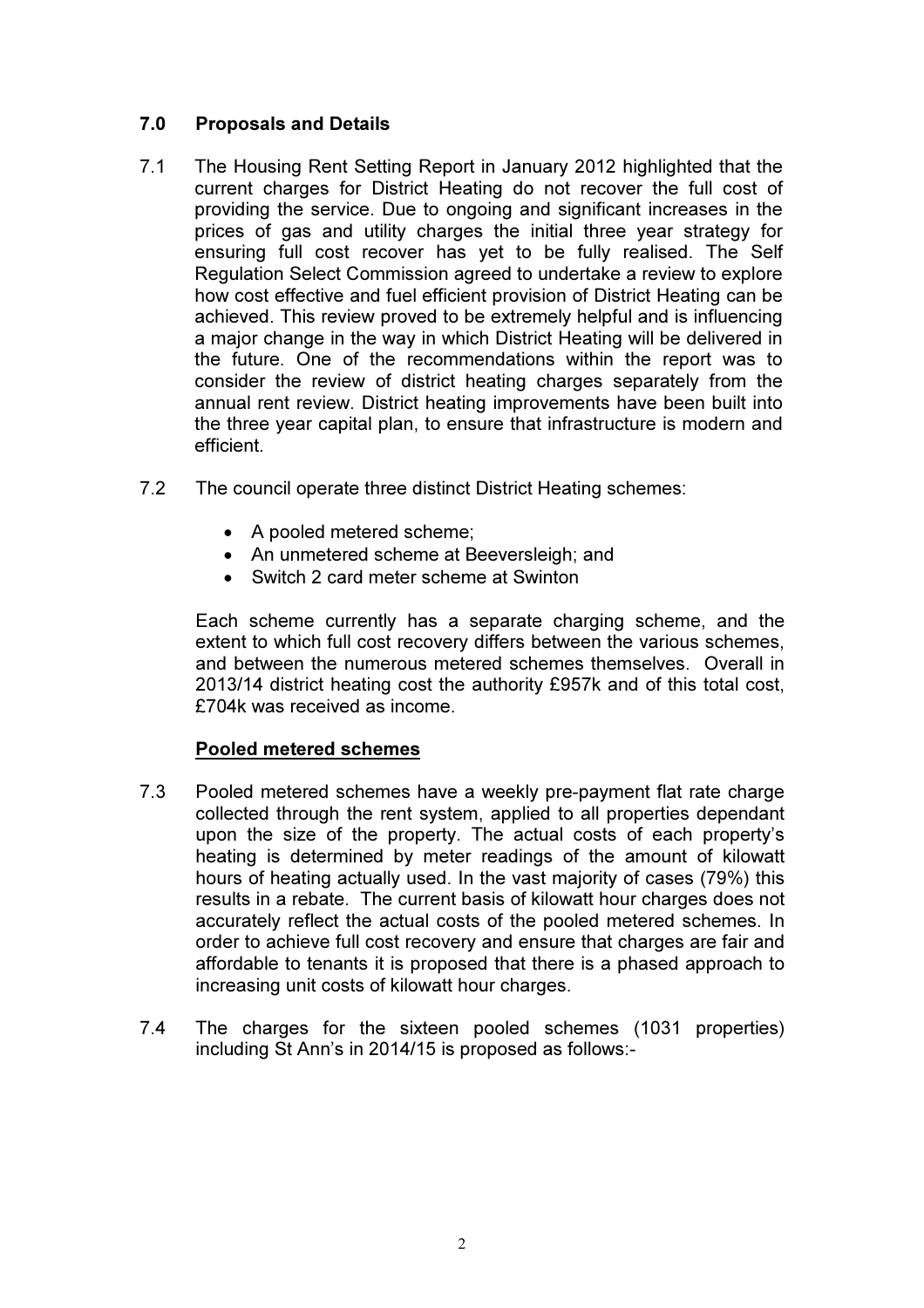| Pooled district heating charges     |         |            |         |
|-------------------------------------|---------|------------|---------|
|                                     | 2015/16 | % Increase | 2014/15 |
| <b>Unit Cost KWh</b>                | 8.72    | 10.00      | 7.93    |
| <b>Pre-payment Charges per week</b> |         |            |         |
| <b>Bedsit</b>                       | £12.80  |            | £12.80  |
| 1 Bed                               | £14.90  |            | £14.90  |
| 2 Bed                               | £17.10  |            | £17.10  |
| 3/4 Bed                             | £19.78  |            | £19.78  |

7.5 In order to move towards recovering more of the costs of the service it is proposed to increase the unit rate charged from 7.93. pence per kWh to 8.72 pence per kWh, an increase of 10%. This level of increase to achieve full cost recovery is being phased as agreed by Cabinet. It is also proposed not to increase the prepayment weekly charge for a further year due to the level of refunds.

## Beeversleigh

7.6 The 48 properties at Beeversleigh are not metered and therefore not part of the pooled metered district heating scheme. Weekly charges are in line with the pooled schemes and currently income collected almost covers the full cost of the scheme.

It is therefore proposed not to increase the weekly charge for 2015/16. This will enable costs on this scheme to remain in line with other pooled schemes.

|              | Beeversleigh   Proposed Charge 2015/16 | <b>Actual Charge 2014/15</b> |
|--------------|----------------------------------------|------------------------------|
| One bed flat | £14.90                                 | £14.90                       |
| Two bed flat | £17.10                                 | £17.10                       |

#### Swinton

7.7 A third category of district heating is the dwellings charged by the installation of "Switch 2" card meters at the 238 properties at Fitzwilliam, Swinton.

At present the income received from charges is significantly less (56%) being recovered) than the full cost of the scheme. In 2013/14 the scheme cost £152,000, but recovered only £85,000 through income from charges.

Heating charges in Swinton have been historically much lower than elsewhere. The average annual cost paid by the tenant for heating a property in Swinton in 2013/14 was £358, compared to an average of £566 in other pooled metered schemes. To recover full costs on the Swinton scheme the average annual bill would need to rise to £640 at current prices. Seeking to recover the total cost in one go, would